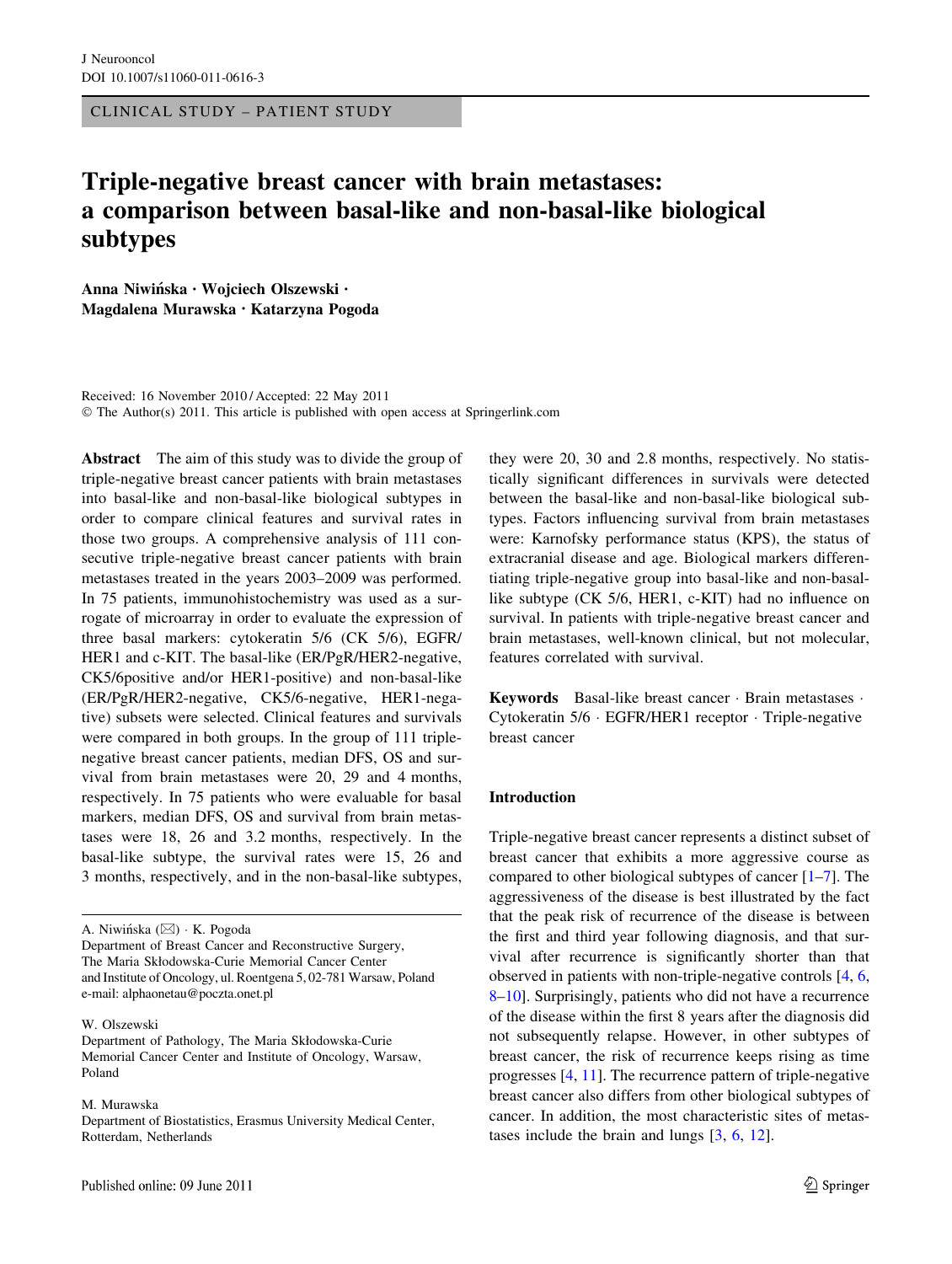From a biological point of view, triple-negative breast cancer remains a heterogeneous group with difficult-todefine subtypes. Gene expression studies have shown that ER-negative and HER2-negative tumors are clustered into at least three distinct molecular classes: basal-like, normal-like and claudin-negative breast cancer [[1,](#page-5-0) [11](#page-6-0), [13–19](#page-6-0)]. Most of triple-negative tumors show basal-like phenotype which can be subdivided into pure variant and myoepithelial variant [\[20](#page-6-0)]. Many ''immunohistochemical (IHC) signatures'' have been described as a surrogate of microarray, but the panel proposed by Nielsen et al. [\[21](#page-6-0)] seems to be the best example of the classification to date. In this classification, basal-like cancers are defined as those lacking ER and HER2 expression and expressing cytokeratin 5/6 (CK 5/6) and/or Epidermal Growth Factor Receptor (EGFR or HER1). This panel has 100% specificity and 76% sensitivity for identification of basal-like cancers.

Patients with triple-negative breast cancer and brain metastases have the poorest prognosis out of all biological subtypes of breast cancer after dissemination to the brain [\[3](#page-6-0)]. It is not known whether such a short survival depends on clinical features (performance status, dissemination of the disease to other organs), or the affiliation to the specific biological subset, which can be selected by molecular markers, for example basal cytokeratins.

The aim of the present study was to analyze clinical features and survival of triple-negative breast cancer patients with brain metastases and to compare basal-like and non-basal-like subtypes in order to establish the clinical value of basal biological markers differentiating these subtypes.

# Materials and methods

Between 1 January 2003 and 31 December 2009, 111 patients with triple-negative (ER-negative, PgR-negative, HER2-negative) breast cancer and brain metastases were treated in the Breast Cancer and Reconstructive Surgery Department at The Maria Sklodowska-Curie Memorial Cancer Center, Warsaw, Poland. The observation of the patients started at the time of the detection of brain metastases and all data were collected prospectively in our database. In each case, treatment options were approved by a team of medical oncologists, radiation oncologist, neurologist and neurosurgeon, and were performed after patients had signed written consent. Immunohistochemistry (IHC) was carried out in order to evaluate levels of ER, PgR and HER2 expression in primary breast tumors. Staining was performed using primary antibodies against ER (Clone 6F11, Novocastra, dilution scale 1:100); against PR (Clone 16, Novocastra, dilution scale 1:200) and

against HER2 (Polyclonal Hercep Test, DAKO). For the evaluation of ER and PR expression, all cases with 10% or higher stained cancer nuclei were classified as positive. Fluorescence in situ hybridization (FISH) was used for all HER2  $2+$  tumors using the HER2 DNA Probe Kit Abbott (Vysis). HER2-positive staining was defined as IHC  $3+$  or, in the case of IHC  $2+$ , FISH-positive. HER2-negativity was defined as IHC 0,  $1+$  or 2+, along with negative FISH results.

Immunohistochemistry for cytokeratin 5/6 (Clone D5/ 16B4, DAKO, dilution scale 1:100), HER1 (EGFR pharm Dx, Clone 2-18C9, DAKO, RTU) and c-KIT (CD117, Policlonal, DAKO, dilution scale 1:500), as a surrogate of cDNA microarray, was performed in 75 patients in whom paraffin blocs with primary tumor samples were available in the pathology archives. These assays were performed after the detection of brain metastases. Based on the definition by Nielsen et al. [[21\]](#page-6-0), tumors were divided into basal-like and non-basal-like biological subsets.

In 36 out of 111 patients, the analysis of basal markers was impossible to perform for the following reasons: firstly, there was an insufficient amount of biological material to perform detailed analysis. In some of those patients, only core biopsy or fine needle biopsy was performed to confirm the initial diagnosis of breast cancer and, after detection of brain metastases, we did not have enough biological material to perform IHC analysis. Secondly, some patients were treated in different hospitals before the dissemination of the disease, and after the detection of brain metastases, it was impossible to gain access to paraffin blocks from their primary tumors. Thirdly, according to information provided by the remaining patients, the IHC was impossible to perform due to technical difficulties that occurred during pathological processing.

#### Statistical analysis

Descriptive statistics were used to determine patient demographics and clinical characteristics. In order to compare categorical tumor features in the basal-like and non-basal-like subsets, the chi-square test was used. For those categorical variables in which the chi-square test was inappropriate because of small sample size, the Fisher exact test was used. A univariate analysis and Cox proportional hazards model were developed to identify factors influencing survival after brain metastasis in patients with triple-negative breast cancer. The following factors were analyzed in a Cox model: KPS  $( $70$  vs.  $>70$ ), age at$ detection of brain metastases ( $\leq 50$  vs.  $\geq 50$ ), extracranial disease (absent vs. present), extracranial disease (controlled vs. uncontrolled), lung metastases (absent vs. present), brain metastases as the first or the only metastatic site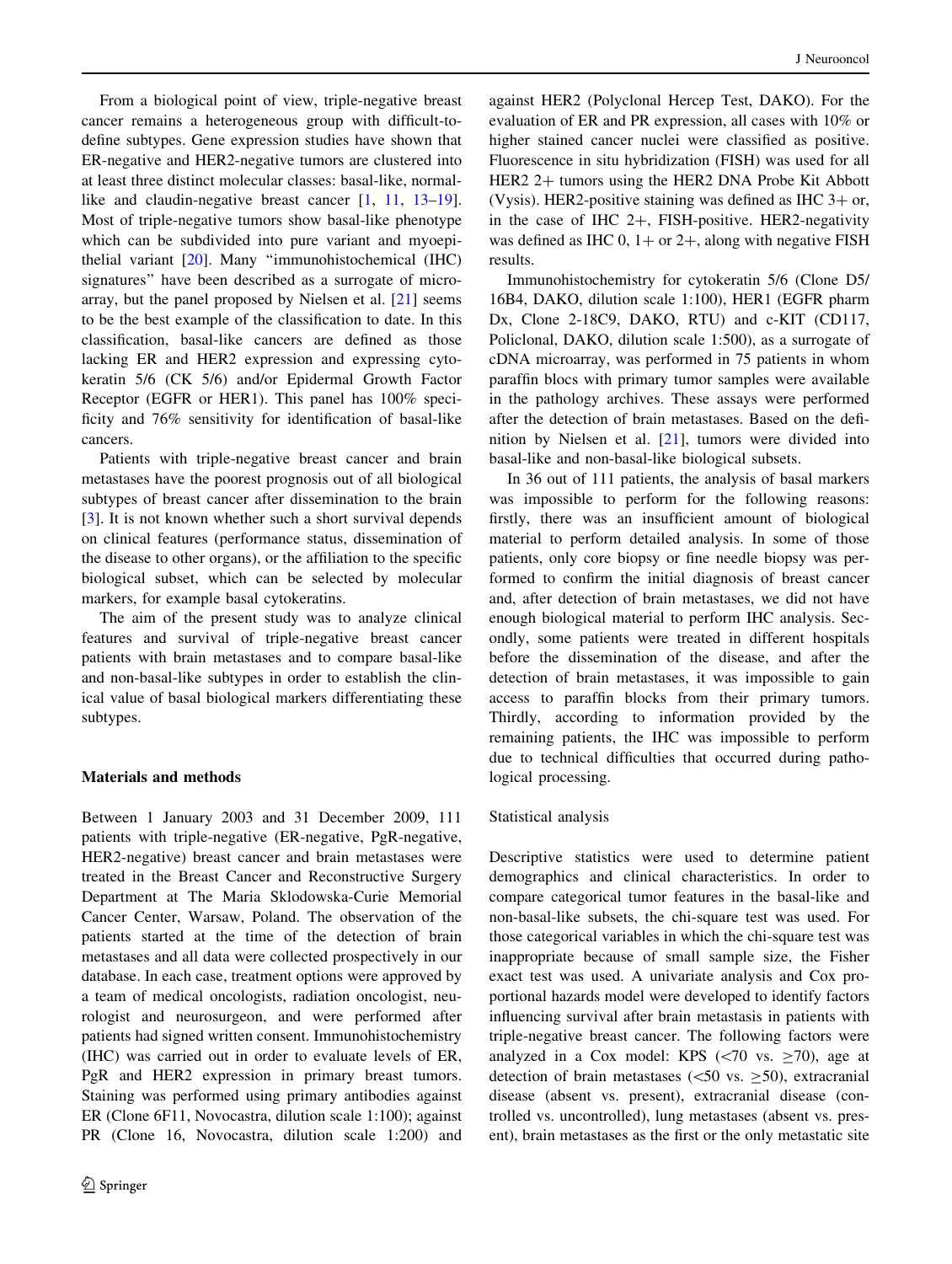(yes vs. no), neurosurgery (yes vs. no), systemic treatment after brain metastases (yes vs. no), basal subtype vs. nonbasal subtype. Disease-free survivals (DFS), overall survivals (OS, from initial diagnosis of breast cancer), and survivals from the detection of brain metastases in the entire group and in biological subgroups were estimated using the Kaplan–Meier method and compared using the log-rank test.

## Results

Clinical characteristics of the entire group are presented in Table 1. In the group of 111 patients, histopathology and metastatic spread that is typical for triple-negative breast cancer was revealed. In most of the patients, ductal cancer with histological grade 3 was detected, although medullary and metaplastic cancers were also found. Lungs and brain were the most relevant sites of distant metastases. Among 75 patients in whom basal markers were assessed, 48  $(64\%)$  tumors expressed CK5/6, 26 (36%) tumors expressed HER1 and 13 (17%) expressed c-KIT. In 6 tumors (8%), expression of three basal biological markers was detected and 13 tumors (17%) did not express any of them. Based on the definition by Nielsen et al. [\[21](#page-6-0)], basal-like tumors were identified based on panel of four antibodies (ER, HER2, HER1 and cytokeratin 5/6). There were 57 patients (76%) with basal-like and 18 (24%) with nonbasal-like biological subtypes. The comparison between basal-like and non-basal-like subsets is presented in Table [2](#page-3-0). There were no significant differences between both groups in relation to patients' age at initial diagnosis, clinical stage and tumor histologic grade; however, medullar and metaplastic cancers were observed only in the basal-like subset. Bone metastases, liver metastases and brain metastases as a first site of dissemination were all equally distributed in both groups, but lung metastases were more common in the non-basal subtype.

DFS, OS and survival from brain metastases in triplenegative, basal-like and non-basal-like subsets are pre-sented in Table [3.](#page-3-0) In the entire group of 111 triple-negative breast cancer patients with brain metastases, median DFS, OS and survival from brain metastases were 20, 29 and 4 months, respectively. In 75 patients with known basal markers, median DFS, OS and survival from brain metastases were 18, 26 and 3.2 months, respectively. In the basal-like subtype, they were 15, 26 and 3 months, respectively, and in the non-basal-like subtype they were 20, 30 and 2.8 months, respectively. No statistically significant differences in DFS, OS and survival from brain metastases were detected between basal-like and nonbasal-like biological subtypes.

Table 1 Characteristics of 111 patients with triple-negative breast cancer patients with brain metastases

| Characteristic                        | No. of patients | $\%$ |  |
|---------------------------------------|-----------------|------|--|
| Initial TNM stage                     |                 |      |  |
| I                                     | 18              | 16   |  |
| $\mathbf{H}$                          | 45              | 41   |  |
| Ш                                     | 39              | 35   |  |
| IV                                    | 9               | 8    |  |
| Histological type                     |                 |      |  |
| Ductal carcinoma                      | 78              | 70   |  |
| Lobular carcinoma                     | 2               | 1    |  |
| Medullar carcinoma                    | 3               | 3    |  |
| Papillar carcinoma                    | 1               | 1    |  |
| Mucinous carcinoma                    | 1               | 1    |  |
| Metaplastic carcinoma                 | 1               | 1    |  |
| Neuroendocrine carcinoma              | 1               | 1    |  |
| Cancer cells or invasive cancer after |                 |      |  |
| Chemotherapy                          | 24              | 22   |  |
| Number of brain metastases            |                 |      |  |
| 1                                     | 27              | 24   |  |
| $\overline{c}$                        | 7               | 6.5  |  |
| 3                                     | 6               | 5.5  |  |
| Multiple                              | 71              | 64   |  |
| Localization of metastases            |                 |      |  |
| Brain as the first or only site       | 36              | 32   |  |
| Liver                                 | 19              | 17   |  |
| Lung                                  | 54              | 49   |  |
| Bone                                  | 27              | 24   |  |
| Locoregional recurrence               | 34              | 31   |  |
| Neurosurgery                          | 20              | 18   |  |
| Systemic therapy after WBRTa,b        | 59              | 53   |  |

WBRT whole-brain radiation therapy

<sup>b</sup> In most patients, several lines of chemotherapy were used

The analysis of factors influencing survival from brain metastases in triple-negative breast cancer patients with brain metastases, including clinical and biological factors was assessed in univariate and multivariate analysis. The results of univariate analysis of the group of 111 patients are presented in Table [4](#page-4-0). The results of Cox multivariate analysis (final model) is presented in Table [5](#page-4-0). Multivariate analysis revealed that clinical, and not biological factors influenced survival from brain metastases. They included KPS and the status of extracranial metastases. Patients with good performance status and those with controlled extracranial disease lived longer. Age at the detection of brain metastases was a factor of borderline significance; younger patients lived longer. None of three analyzed basal markers (CK 5/6, HER1, c-KIT) had any influence on survival from brain metastases.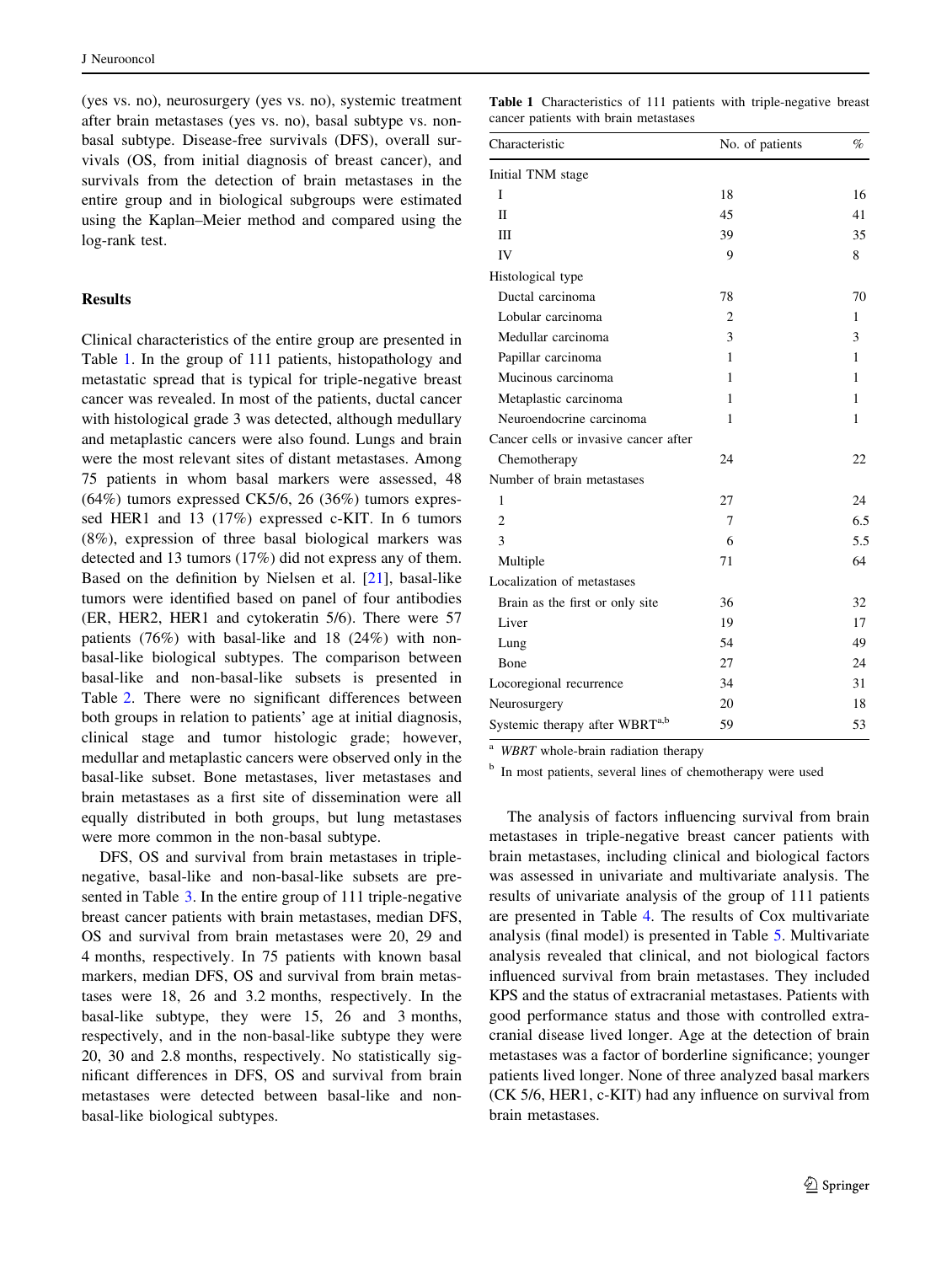<span id="page-3-0"></span>Table 2 Differences in clinical features between patients with basal-like (ER/PgR/HER2 negative, CK5/6-positive and/or HER1-positive) and non-basallike (ER/PgR/HER2-negative, CK5/6-negative and HER1 negative) biological subtypes of triple-negative breast cancer (75 patients)

| Factor                           | Basal-like subtype $(\%)$<br>(ER/PgR/HER2-negative,<br>CK5/6-positive and/or<br>HER1-positive) | Non-basal-like subtype $(\%)$<br>(ER/PgR/HER2-negative,<br>CK5/6-negative and<br>HER1-negative) | P value |
|----------------------------------|------------------------------------------------------------------------------------------------|-------------------------------------------------------------------------------------------------|---------|
| Number of patients               | 57 (76%)                                                                                       | 18 (24%)                                                                                        |         |
| Age at initial diagnosis (years) | 50                                                                                             | 47                                                                                              | 0.343   |
| Age at brain metastases (years)  | 54                                                                                             | 50                                                                                              | 0.495   |
| <b>KPS</b>                       |                                                                                                |                                                                                                 |         |
| <70                              | 28 (49%)                                                                                       | 6(33%)                                                                                          |         |
| >70                              | 29 (51%)                                                                                       | 12 (67%)                                                                                        | 0.184   |
| Initial TNM stage                |                                                                                                |                                                                                                 |         |
| Ι                                | 8(14%)                                                                                         | $\overline{0}$                                                                                  |         |
| $\mathbf{I}$                     | 20(35%)                                                                                        | 10(56%)                                                                                         |         |
| Ш                                | 23 (40%)                                                                                       | 7(39%)                                                                                          |         |
| IV                               | 6 $(11%)$                                                                                      | 1(5%)                                                                                           | 0.062   |
| Histological type and grade      |                                                                                                |                                                                                                 |         |
| Ductal carcinoma Grade 3         | 30 (55%)                                                                                       | 10 (59%)                                                                                        |         |
| Other                            | 25 (45%)                                                                                       | 7 $(41%)$                                                                                       | 0.49    |
| Number of brain metastases       |                                                                                                |                                                                                                 |         |
| $\mathbf{1}$                     | 13 (23%)                                                                                       | 4(22%)                                                                                          |         |
| $\overline{2}$                   | 3(5%)                                                                                          | 1(6%)                                                                                           |         |
| 3                                | 3(5%)                                                                                          | $\overline{0}$                                                                                  |         |
| Multiple                         | 38 (67%)                                                                                       | 13 (72%)                                                                                        | 1.0     |
| Brain as the first/only site     | 20(35%)                                                                                        | 4(22%)                                                                                          | 0.308   |
| Extracranial metastases          | 37 (65%)                                                                                       | 15 (83%)                                                                                        | 0.116   |
| Lung metastases                  | 22 (39%)                                                                                       | 13 (72%)                                                                                        | 0.013   |
| Liver metastases                 | 9(16%)                                                                                         | 2(11%)                                                                                          | 0.447   |
| Bone metastases                  | 15(26%)                                                                                        | 3(17%)                                                                                          | 0.310   |
| Loca/locoregional recurrence     | 14 $(25%)$                                                                                     | 7(39%)                                                                                          | 0.200   |
| Neurosurgery of brain metastasis | 12(21%)                                                                                        | 1(6%)                                                                                           | 0.120   |
| Systemic treatment after WBRT    | 29 (51%)                                                                                       | 11 $(61\%)$                                                                                     | 0.314   |
| c-KIT                            | 9(16%)                                                                                         | 4(22%)                                                                                          | 0.575   |

Table 3 Median survival of patients with triple-negative breast cancer (75 patients), basal-like subtype (57 patients) and non-basal-like subtype (18 patients)

|                                | No. of patients | Median survival<br>(months) | 95% CI         | $P$ -value |
|--------------------------------|-----------------|-----------------------------|----------------|------------|
| Disease-free survival          |                 |                             |                |            |
| Triple-negative                | 75              | 18                          | 13.728; 21.600 |            |
| Basal-like                     | 57              | 15                          | 10.764; 19.308 |            |
| Non-basal-like                 | 18              | 20                          | 8.892; 31.560  | 0.284      |
| Overall survival               |                 |                             |                |            |
| Triple-negative                | 75              | 26                          | 17.172; 34.248 |            |
| Basal-like                     | 57              | 24                          | 17.292; 31.428 |            |
| Non-basal-like                 | 18              | 30                          | 19.188; 40.764 | 0.227      |
| Survival from brain metastases |                 |                             |                |            |
| Triple-negative                | 75              | 3.2                         | 2.532; 3.900   |            |
| Basal-like                     | 57              | 3.2                         | 2.904; 3.528   |            |
| Non-basal-like                 | 18              | 2.8                         | 0.000; 5.892   | 0.880      |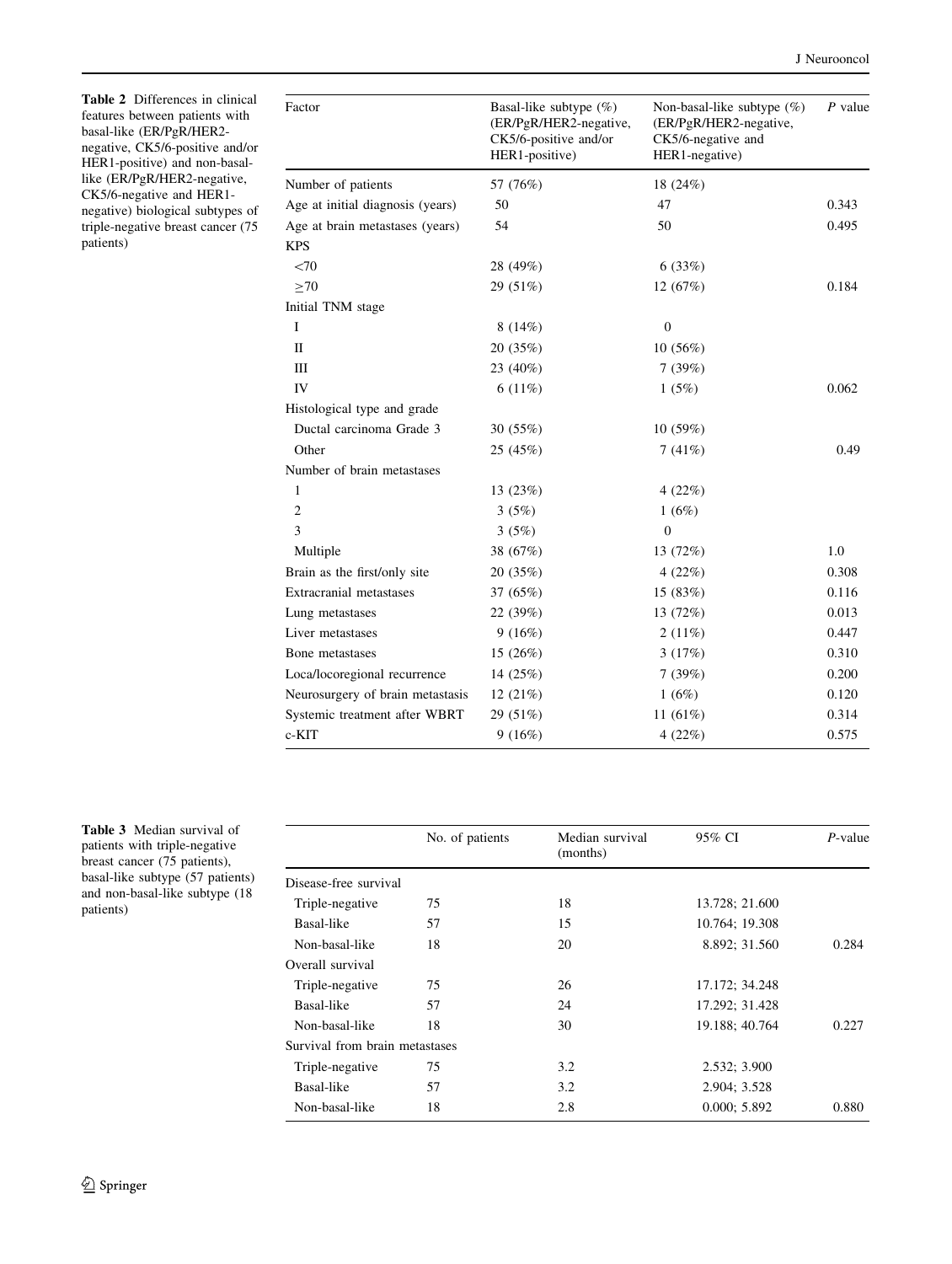| Covariate                                | Median time<br>(months) | $P$ value |
|------------------------------------------|-------------------------|-----------|
| <b>KPS</b>                               |                         |           |
| <70                                      | 2.2                     |           |
| $\geq 70$                                | 6.3                     | < 0.0001  |
| Age at initial diagnosis                 |                         |           |
| < 50                                     | 3.3                     |           |
| $50 - 65$                                | 3.9                     |           |
| >65                                      | 3.6                     | 0.692     |
| Age at the detection of brain metastases |                         |           |
| < 50                                     | 6.3                     |           |
| $50 - 65$                                | 3.0                     |           |
| >65                                      | 3.6                     | 0.024     |
| Initial TNM stage                        |                         |           |
| $I + II$                                 | 3.3                     |           |
| $III + IV$                               | 4.8                     | 0.158     |
| Extracranial disease                     |                         |           |
| Present                                  | 3.2                     |           |
| Absent                                   | 6.3                     | 0.063     |
| Extracranial disease                     |                         |           |
| Controlled (stable/responsive)           | 8.2                     |           |
| Uncontrolled (progressive)               | 2.8                     | < 0.0001  |
| Locoregional recurrence                  |                         |           |
| Present                                  | 4.2                     |           |
| Absent                                   | 2.8                     | 0.304     |
| Lung metastases                          |                         |           |
| Present                                  | 3.1                     |           |
| Absent                                   | 6.3                     | 0.045     |
| Neurosurgery                             |                         |           |
| Yes                                      | 12                      |           |
| No                                       | 3.2                     | 0.002     |
| Systemic treatment after WBRT            |                         |           |
| Yes                                      | 4.9                     |           |
| N <sub>0</sub>                           | 2.6                     | 0.148     |
| Type of chemotherapy after WBRT          |                         |           |
| With capecitabine                        | 3.1                     |           |
| With vinorelbine                         | 5.9                     |           |
| With taxanes                             | 5.4                     |           |
| With antracyclines                       | 9.8                     |           |
| With platinum salts or etoposide         | 3.9                     |           |
| Without chemotherapy                     | 2.6                     | 0.496     |

<span id="page-4-0"></span>Table 4 Factors influencing survival from brain metastases in patients with triple-negative breast cancer: univariate analysis (111 patients)

# **Discussion**

#### Clinical features

Clinical characteristics of the entire group of 111 triplenegative breast cancer patients with brain metastases

Table 5 Cox multivariate analysis of factors influencing survival from brain metastases, final model

| Covariate                                | HR —  | P value $95\%$ CI |                                 |
|------------------------------------------|-------|-------------------|---------------------------------|
| Karnofsky performance status<br>KPS > 70 |       |                   | $0.319$ < $0.0001$ 0.181; 0.563 |
| Age at brain metastases $>50$            | 1.681 | 0.059             | 0.981: 2.881                    |
| Controlled extracranial disease          | 0.383 | 0.001             | 0.222: 0.660                    |

confirm the results of our previous studies [\[2](#page-5-0), [3](#page-6-0)] and are similar to the results of other authors  $[6, 8, 12, 21, 22]$  $[6, 8, 12, 21, 22]$  $[6, 8, 12, 21, 22]$  $[6, 8, 12, 21, 22]$  $[6, 8, 12, 21, 22]$  $[6, 8, 12, 21, 22]$  $[6, 8, 12, 21, 22]$  $[6, 8, 12, 21, 22]$  $[6, 8, 12, 21, 22]$  $[6, 8, 12, 21, 22]$ .

Due to the fact that we still do not know the biological or molecular factors that are responsible for dissemination to the brain and poor survival after the detection of brain metastases, we tried to find out if basal markers could play a major role in this processes. So we compared clinical features and survival of patients with triple-negative tumors and brain metastases which expressed and did not express basal markers. Because it was not possible to perform DNA microarray, we used IHC as a surrogate of molecular analysis. In our material, CK 5/6 was expressed in 64% of tumors. These results are in line with the findings of Nielsen et al. [[21\]](#page-6-0), Livacy et al. [[23\]](#page-6-0) and Kreike et al. [\[16](#page-6-0)]. HER1 was expressed in 36% of tumors and it is also in agreement with the literature; HER1 was expressed in up to 66% of basal-like and triple-negative breast cancers, but HER1 responsible for activating gene mutations were remarkably rare [[16,](#page-6-0) [21](#page-6-0), [24–26\]](#page-6-0). The third basal marker, c-KIT was expressed in 17% of tumors. It was less than in the study by Nielsen et al. [[21\]](#page-6-0) and Kreike [\[16](#page-6-0)]. In our material, the proportion of patients with basal-like and nonbasal-like phenotypes was 76% and 24%, respectively. This result was comparable to that observed by other authors [[13,](#page-6-0) [14](#page-6-0), [18](#page-6-0), [19,](#page-6-0) [25](#page-6-0), [27\]](#page-6-0). However, in some papers, the percentage of patients with the basal-like subtype was about 50% [[24\]](#page-6-0).

There are few data in the literature concerning differences between basal-like and non-basal-like subtypes of triple-negative breast cancer according to clinical features and survival. To our knowledge, the present study is the first one analyzing such relationships in patients with brain metastases. We did not observe statistically significant differences between basal-like and non-basal-like subtypes apart from the pattern of distant metastases. Rakha et al. [\[13](#page-6-0)] compared the clinicopathological and immunohistochemical features of triple-negative tumors depending on the expression of specific basal markers. The authors did not show any difference in morphological features between both subtypes, but basal-like breast cancer showed distinct immunophenotypical differences with the expression of several markers of poor prognosis [[13\]](#page-6-0). In addition, the authors observed a unique pattern of distant metastases of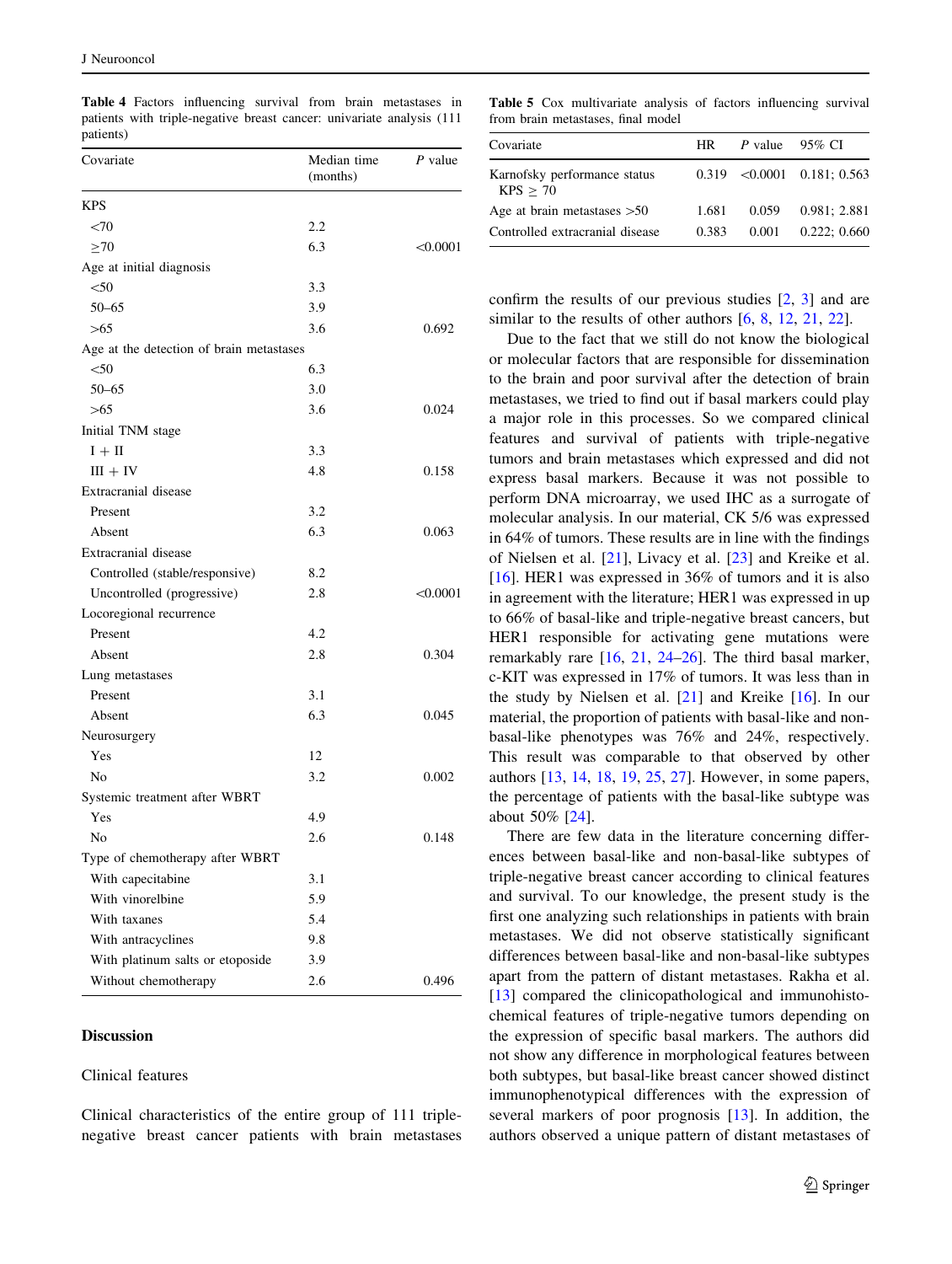<span id="page-5-0"></span>the basal-like subtype with more frequent metastasis to brain and lung. Such observations were similar to our observations. In the present study, in 35% of patients with the basal-like phenotype, the brain was the first site of distant metastasis. The high propensity of the basal-like phenotype to metastasize to the brain as the first site of distant recurrence is worth further molecular investigation. It is possible that some molecular markers allow anchor cancer cells into the brain (theory of ''soil and seed''). If we knew such a molecular marker, we would be able to select a group of breast cancer patients with high risk of brain metastases in order to take preventive or screening activities.

## Survivals

In the present study, median DFS of all patients with triplenegative breast cancer with brain metastases was less than 2 years (20 months) and OS was less than 3 years (29 months). The results are comparable to the results by Lin et al. [\[22](#page-6-0)] in which median DFS of patients with triplenegative breast cancer was 19.9 months and 75% of recurrences occurred within 3 years of the diagnosis of breast cancer. Our previous study concerning 222 patients with breast cancer and brain metastases revealed statistically significant differences in median OS of patients with triple-negative, HER2-positive and ER/PR-positive HER2 negative breast cancer. The differences were as follows: 2.8, 4.3 and 5.4 years, respectively, [[3\]](#page-6-0). In the study by Dent et al. [\[4](#page-6-0)], median OS of triple-negative breast cancer was 4.2 years compared with 6 years for patients with other subtypes, and DFS was 2.6 years compared with 5 years in the other biological subtypes. In the present study, median survival from brain metastases in triplenegative breast cancer patients was 4 months. The results confirm our previous observations  $[2, 3]$  $[2, 3]$  and are comparable to the study done by Lin et al. [[22\]](#page-6-0), in which median survival time from brain metastases was 4.9 months.

The differences in survival between patients with basallike and non-basal-like breast cancer have been assessed in some studies, but the results were not unequivocal. In some of them, basal-like breast cancer patients had a significantly shorter DFS than those lacking the expression of basal markers [[24,](#page-6-0) [25\]](#page-6-0). In the other studies, patients with basal-like breast cancer had significantly shorter DFS and OS times than women with other biological types of breast cancer, but basal-like status was not a significant independent prognostic variable of OS in the multivariate analysis [[28,](#page-6-0) [29\]](#page-6-0). In the study by Rakha et al. [[13\]](#page-6-0), the difference in survival between basal-like and non-basallike subtypes was assessed in two independent cohorts of triple-negative breast cancer patients. In the first cohort of 232 patients, after the time of observation of 207 months,

the basal-like subtype was associated with shorter DFS, but not OS. In the second cohort of 67 triple-negative breast cancer patients, there was no significant difference in survival between those expressing basal markers and those not expressing them.

In the present study, a very homogenous group of triplenegative breast cancer patients with brain metastases was assessed. This group had the worst prognosis out of all breast cancer patients because of the poorest biological subtype and the poorest site of dissemination. We did not show statistically significant differences in DFS, OS and survival from brain metastases which could depend on the expression of basal markers. Cox multivariate analysis revealed that the risk of death from brain metastases depends on well-known clinical features, but not on biological factors. These results are in agreement with some published data [\[3](#page-6-0), [29\]](#page-6-0). The role of KPS and the status of extracranial disease has been confirmed in our [\[3](#page-6-0)] and other studies [[29\]](#page-6-0). It is possible that, in the group with such poor outcome, molecular markers are less important than strong clinical prognostic factors. However, the small number of patients was a serious limitation of our study and that is why our results require confirmation by other authors.

## **Conclusions**

Triple-negative breast cancer with brain metastases is a highly selected type of cancer with very poor prognosis. The recurrence of the disease occurs within 2 years and overall survival is less than 3 years. Basal-like and nonbasal-like subgroups of patients with brain metastases did not differ significantly with regards to clinical features and survival except for the pattern of metastatic spread. Factors influencing survival from brain metastases were KPS and the status of the extracranial disease. Age at the detection of brain lesions was of borderline significance. Searching for other biological markers responsible for metastatic spread to the brain is of special value.

#### Conflict of interests None.

Open Access This article is distributed under the terms of the Creative Commons Attribution Noncommercial License which permits any noncommercial use, distribution, and reproduction in any medium, provided the original author(s) and source are credited.

#### References

- 1. Sorlie T, Perou CM, Tibshirani R et al (2001) Gene expression patterns of breast carcinomas distinguish tumor subclasses with clinical implications. Proc Natl Acad Sci USA 98:10869–10874
- 2. Niwińska A, Murawska M, Pogoda K (2010) Breast cancer subtypes and response to systemic treatment after whole-brain